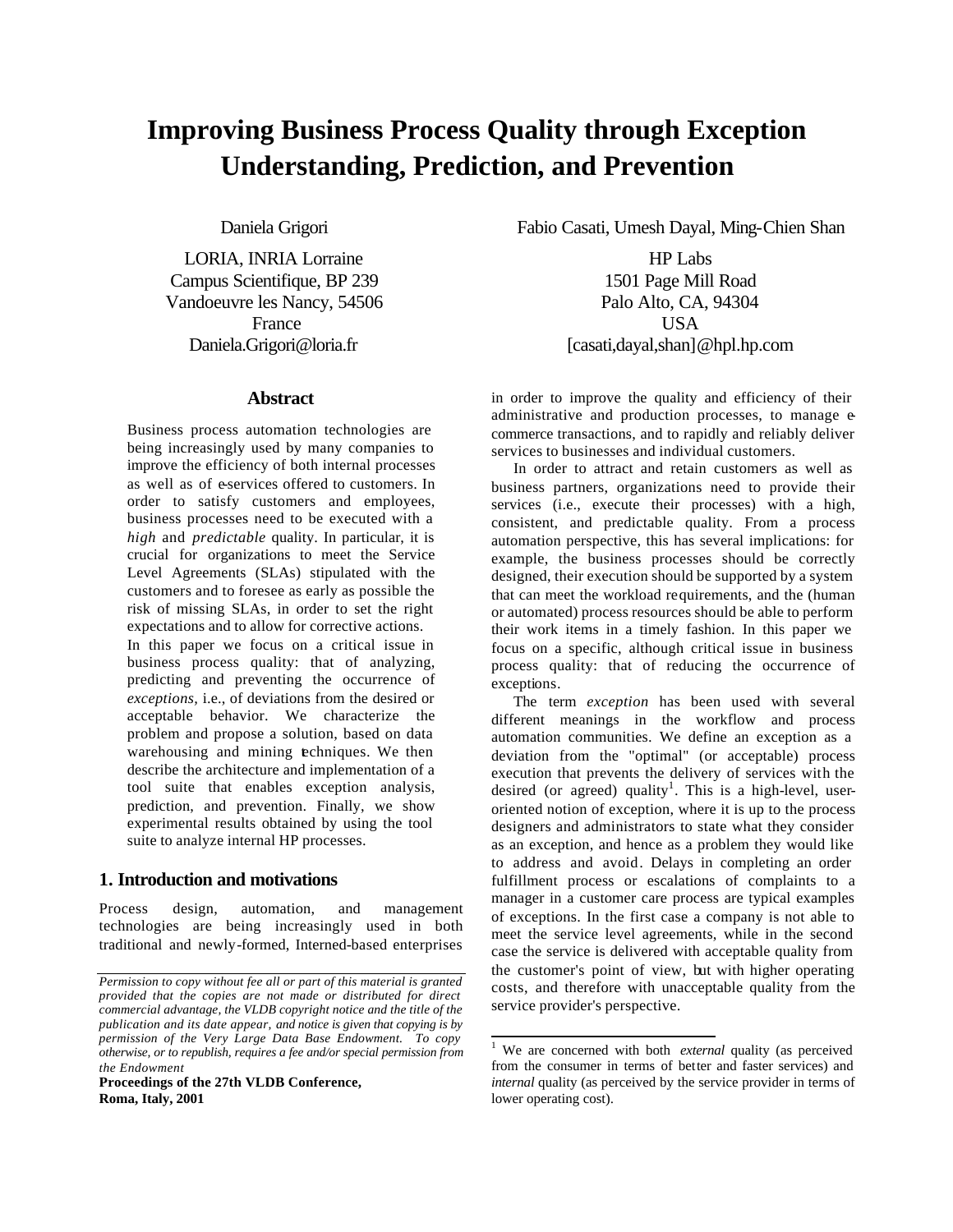In this paper we present a tool suite that supports organizations in *analyzing*, *predicting*, and *preventing* exceptions. Exception analysis helps users in determining the causes of exceptions. For example, the analysis may show that delays in a supply chain process occur whenever a specific supplier is involved. Understanding the causes of exceptions can help IT and business manager to identify the changes required to avoid future occurrences of the exceptions. For example, the company may decide to remove a given supplier from its list.

The tool suite can also dynamically *predict* the occurrence of exceptions at process instantiation time, and progressively refine the prediction as process execution proceeds and more information become available. Exception prediction helps in setting the right expectations about the process execution quality. In addition, it allows users and applications to take actions in order to *prevent* the occurrence of the exceptions. For example, when the tool predicts that a process instance has a very high probability of missing its deadline, it can raise the process instance priority (depending on the importance of the process and on the potential damage caused by missing the deadline), in order to inform resources that work items of this process instance should be executed first.

Our approach is based on applying data mining and data warehousing techniques to process execution logs. In fact, business process automation systems (also called Workflow Management Systems, or simply WfMSs) record all important events that occur during process executions, including the start and completion time of each activity, its input and output data, the resource that executed it, and any failure that occurred during activity or process execution. By cleaning and aggregating workflow logs into a warehouse and by analyzing them with data mining technologies, we can extract knowledge about the circumstances in which an exception occurred in the past, and use this information to explain the causes of its occurrence as well as to predict future occurrences within running process instances.

This work is part of a larger research effort aiming at developing business intelligence techniques and tools for business process reporting, analysis, prediction, and optimization. Examples of other challenging problems we are addressing by using the same methodology include process definition discovery, intelligent assignment of activities to resources, and automatic identification of system requirements based on workload prediction. In the remainder of the paper we will refer to this research area as *Business Process Intelligence*, or BPI for short. Although very appealing from a business perspective, the development of a BPI solution presents many technical challenges:

The main issues to be faced are the characterization of the problem, the identification of the technologies that can support our effort, and the composition of these technologies in an overall architecture.

- A prerequisite for process data analysis is the availability of a process data warehouse. The design, population, and maintenance of the warehouse are themselves quite complex problems, as discussed in [Casati01].
- − Our goal is to design and develop the BPI tool suite as a ready-to-go solution. As such, it must be applicable in different conditions and must be capable of meeting a wide set of BPI requirements.

We decided to initially focus on issues related to exceptions, both because this is a very useful contribution in its own right, and because it is a complex problem, so that it can test our assumptions as well as the applicability of the overall approach. The specific problem of analyzing, predicting, and preventing exceptions presents additional challenges:

- The notion of what characterizes a "normal" versus an "exceptional" process execution varies depending on the business and IT needs. We need to be able to analyze and predict a broad range of situations in which users may be interested.
- We need to determine how exactly exceptions can be analyzed and predicted. In particular, we need to identify which data mining techniques can be applied, and which process attributes (features) should be provided as input to the data mining algorithms.
- The problem of exception prediction is particularly complex, since ideally we want to make the best possible predictions at every process execution stage. Therefore, we need to build predictive models tailored to the different process execution stages.

In this paper we detail these challenges, we discuss how to address them, and we describe techniques and tools for exception analysis, prediction, and prevention.

# **2. Related Work**

To the best of our knowledge, there are no approaches to exception analysis and prediction based on data warehousing and data mining techniques, and in general there are very few contributions in the BPI area. Prior art exists in the field of exception prediction, limited however to estimating deadline expirations and based on simple statistical techniques. In the following we summarize these contributions, and then we underline the main differences with the approach proposed in this paper.

One of the first contributions to process time management is provided in [Panagos97], and builds on work in the real-time system domain. The authors address the problem of predicting as early as possible when a process instance is not likely to meet its deadline, in order to escalate the problem and take appropriate actions. In the proposed process model, every activity in the process has a maximum duration, assigned by the process designer based on the activity's estimated execution times and on the need to meet the overall process deadline.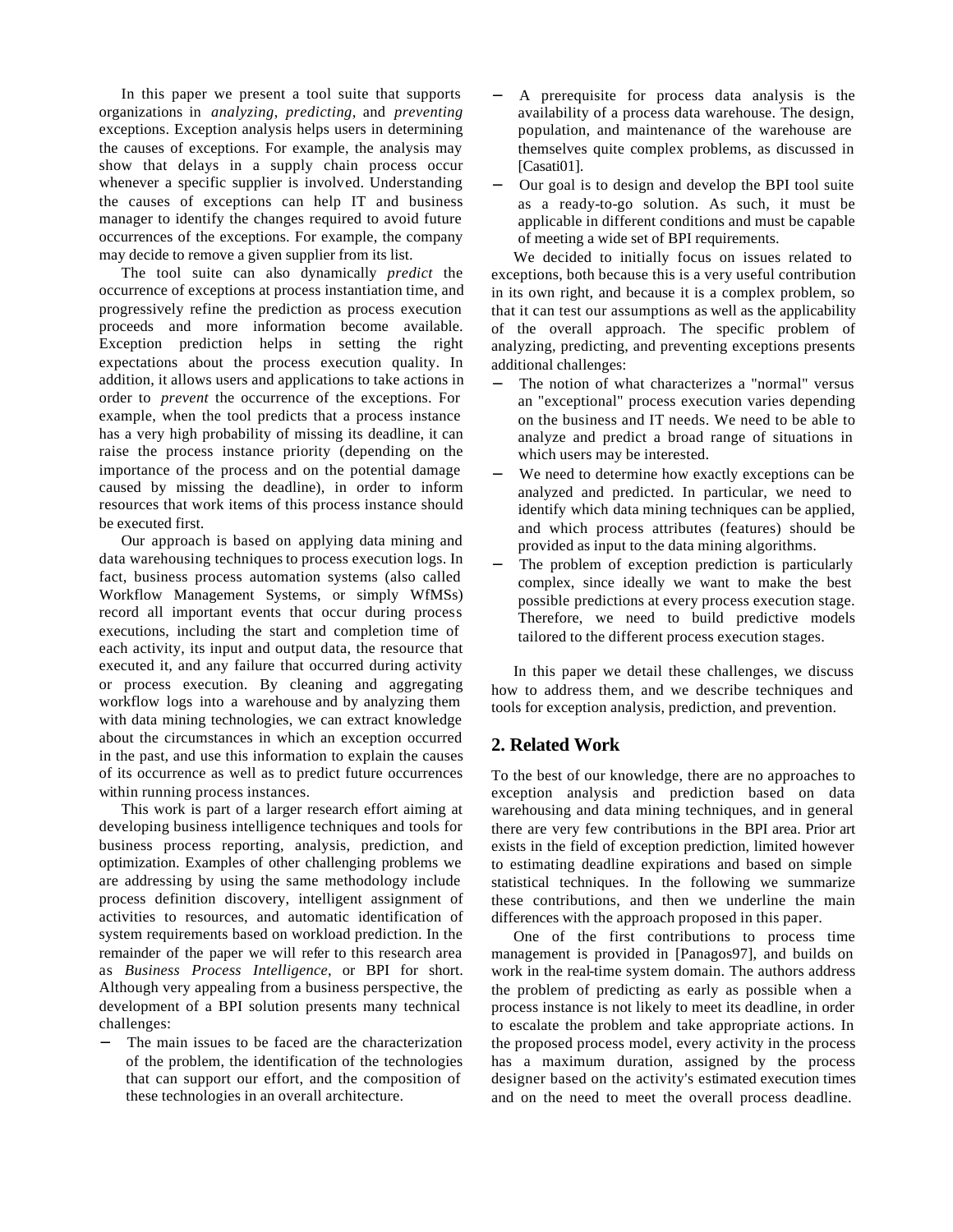When the maximum duration is exceeded, the process is escalated. When an activity executes faster than its maximum duration, a slack time becomes available that can be used to dynamically adjust the maximum durations of the subsequent activity. This activity can take all the available slack or a part of it, proportional to its estimated execution time or to the cost associated to escalating deadline expirations.

In [Eder99] the authors present another technique for deadline monitoring and management. In the proposed approach, a process definition includes the specification of the expected duration for each activity. This duration can be defined by the designer or determined based on past executions. In addition, the designer may define deadlines for activities or for the whole process. Deadlines specify the latest allowed completion times for activities and processes, defined as interval elapsed since the process instance start time. Processes are translated into a PERT diagram that shows, for each activity, based on the expected activity durations and on the defined deadlines, the earliest point in time when the activity can finish as well as the latest point in time when it must finish to satisfy the deadline constraints. During the execution of a process instance, given the current time instant, the expected duration of an activity, and the calculated latest end time, the progress of the process instance can be assessed with respect to its deadline. This information can be used to alert process administrators about the risk of missing deadlines and to inform users about the urgency of their activities.

Our approach differs considerably from the ones presented above. In fact, we aim at predicting any kind of exception, rather than focusing on deadline expirations. In addition, we propose to build prediction models by leveraging data warehousing and data mining techniques, that enable more accurate predictions, based on many characteristics of the process instances, such as data values, resources, the day of the week in which processes or activities are started, and many others.

In addition, the approach presented in this paper also allows exception analysis, to help users in understanding and removing the causes of the exception. A further difference with respect to the above-mentioned proposals is that this paper also presents the architecture and implementation of a tool suite for exception analysis and prediction, and illustrates experimental results. This approach and tool suite will be re-used and extended to provide more BPI functionalities.

Finally, we also mention the work by Hwang et al [Hwang99], since it also deals with exceptions and with the analysis of process execution log. However, the goal of the authors is to support users in *handling* exceptions once they have occurred. Exception handling suggestions are given by providing users with information about the way in which similar situations were handled in previous executions. Our goal is quite different, since we aim at analyzing exceptions to understand why they occur, and

in predicting and preventing their occurrence, rather then in handling them.

# **3. Process Models and Process Execution Logs**

There are hundreds of commercial WfMSs available on the market, as well as many research prototypes. While each system has a different process model and log structure, most of them share the same basic concepts. In this section we will present the process model and execution log structure of *HP Process Manager4.0* (HPPM), since this is the WfMS on top of which we built our prototype and conducted the experiments described in this paper. However, the same concepts and techniques are applicable to virtually any other WfMS.

In HPPM, a process is described by a directed graph, that has four different kinds of nodes:

- − *Work nodes* represent the invocation of activities (also called *services*), assigned for execution to a human or automated *resource*.
- − *Route nodes* are decision point that route the execution flow among nodes based on an associated *routing rule*.
- Start nodes denote the entry point to the processes.
- − *Complete nodes* denote termination points.

Arcs in the graph denote execution dependencies among nodes: when a work node execution is completed, the output arc is "fired", and the node connected to this arc is activated. Arcs in output to route nodes are instead fired based on the evaluation of the routing rules.

As an example, Figure 1 shows the Expense Approval process, to which we will refer later in the paper when presenting experimental results. This is a simplified version of the actual process used within HP to request approval for various kinds of expenses. The process is started by the requester, who also specifies the expense amount, the reasons, and the names of the clerks and managers that should evaluate the request. Next, an email is sent to the requester to confirm the start of the process. The process then loops among the list of selected clerks and managers, until either all of them approve the expense or one of them rejects it. Finally, the result is notified to the requester.

Every work node is associated to a *service description*, that defines the logic for selecting a resource (or resource group) to be invoked for executing the work. The service also defines the process data items to be passed to the resource upon invocation and received from the resource upon completion of the work. Several work nodes can be associated to the same service description. For example, nodes *Notify Requester of Initiation*, *Notify Requester of Approval*, and *Notify Final Decision* of Figure 1 are all associated to service description *send\_email*, executed by the resource *email\_server*.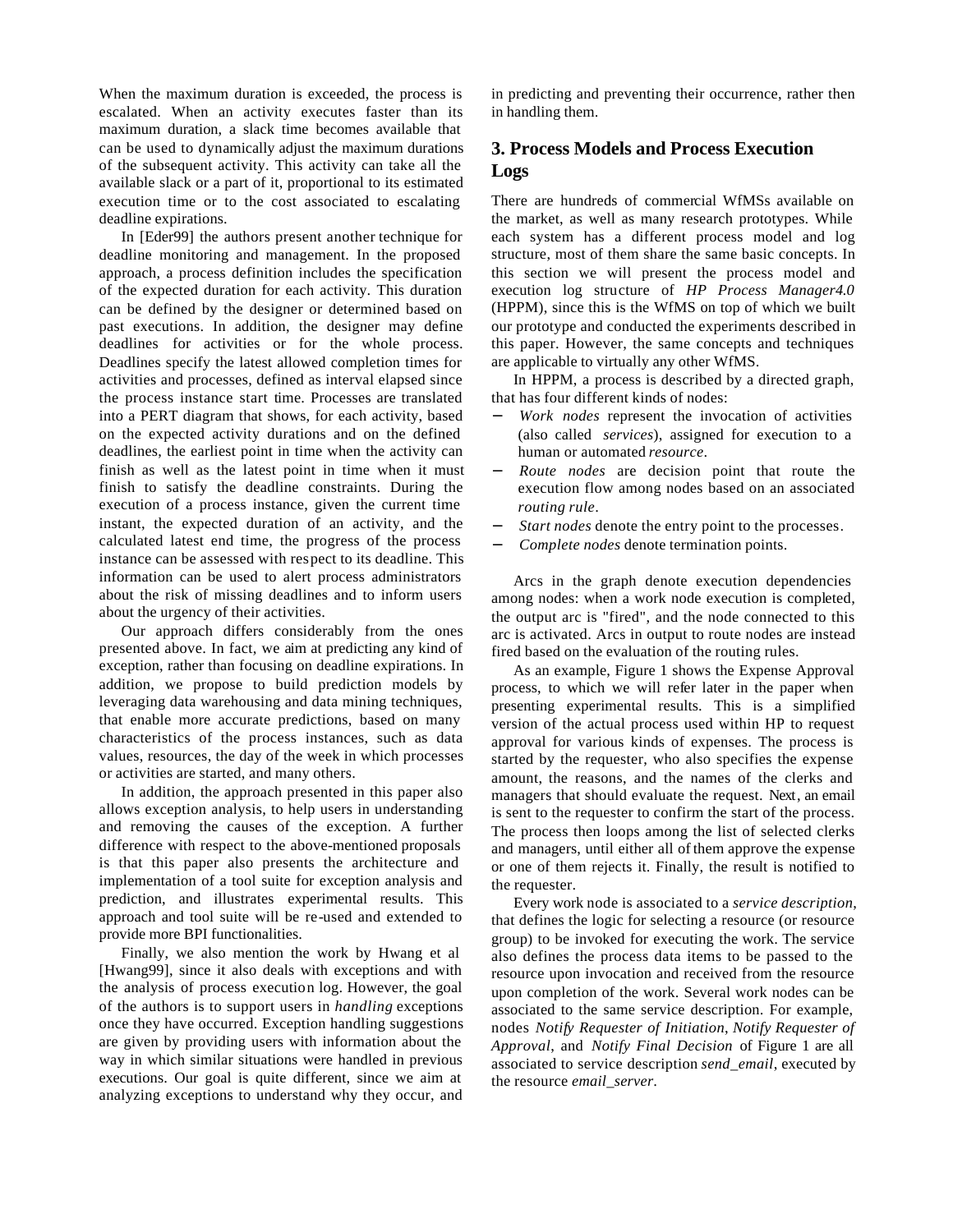

**Figure 1 – The Expense Approval process**

When a work node is scheduled for execution, the WfMS reads the corresponding service description, executes the resource selection rule associated to the service description, and puts the work item to be performed into the resource's *worklist*. Resources periodically connect to WfMS, pick a work item assigned to them (or to a group to which they are member of), and then execute it. Details on the HPPM process model are provided in [HPPM-PD]. An introduction to WfMSs in general is provided in [Leymann00].

WfMSs log information on process executions into an *audit log* database, typically stored in a relational DBMS. The audit log database include information on *process instances* (e.g., activation and completion timestamps, current execution state, name of the user that started the process instance), *service instances* (e.g., activation and completion timestamps, current execution state, name of the resource that executed the service, name of the node in the context of which the service was executed), and *data modifications* (e.g., the new value for each data item every time it is modified.)

A complete and detailed description of the HPPM audit log database schema is provided in [HPPM- TR].

# **4. BPI Architecture**

This section presents the overall architecture of the BPI tool suite, to introduce the environment in which the work described in this paper has been developed. The BPI suite is composed of the *warehouse* of process definition and execution data, the *BPI engine*, and the *Monitoring and Optimization Manager,* or *MOM* (Figure 2).

Data are periodically extracted from the WfMS logs and loaded into the warehouse by Extract, Transfer, and Load (ETL) scripts. The warehouse is designed to support high-performance multidimensional analysis of process execution data possibly coming from heterogeneous sources. Hence, the warehouse of process execution data is a very useful component in itself, providing a wide range of reporting functionalities still missing in commercial WfMSs. A more detailed discussion of the BPI warehouse is provided in [Casati01].

 The *BPI engine* executes data mining algorithms on the warehouse data in order to:

Understand the causes of specific behaviors, such as the execution of certain paths in a process instance,

the use of a resource, or the (in)ability to meet service level agreements.

Generate prediction models, i.e., information that can be used to predict the behavior and performances of a process instance, of the resources, and of the WfMS.



**Figure 2 - Overall architecture of the BPI solution** 

The BPI engine stores the extracted information in the warehouse itself, so that it can be easily and efficiently accessed through the BPI console or through external OLAP and reporting tools.

The *MOM* accesses information in the warehouse as well as *live* information about running process instances stored in the WfMS logs to make predictions and dynamically optimize process instance executions. For example, MOM can be configured to raise the priority of a process instance when there is a high probability that the instance will not finish on time. MOM can also alert process administrators about foreseen critical situations.

# **5. Exception Analysis**

This section describes our approach to supporting IT and business users in *understanding* the causes of exceptions. We begin the section by presenting our notion of "exception". Then, we provide an overview of our approach to exception analysis, before diving into the details and into the description of the implementation. Finally, we illustrate experimental results obtained by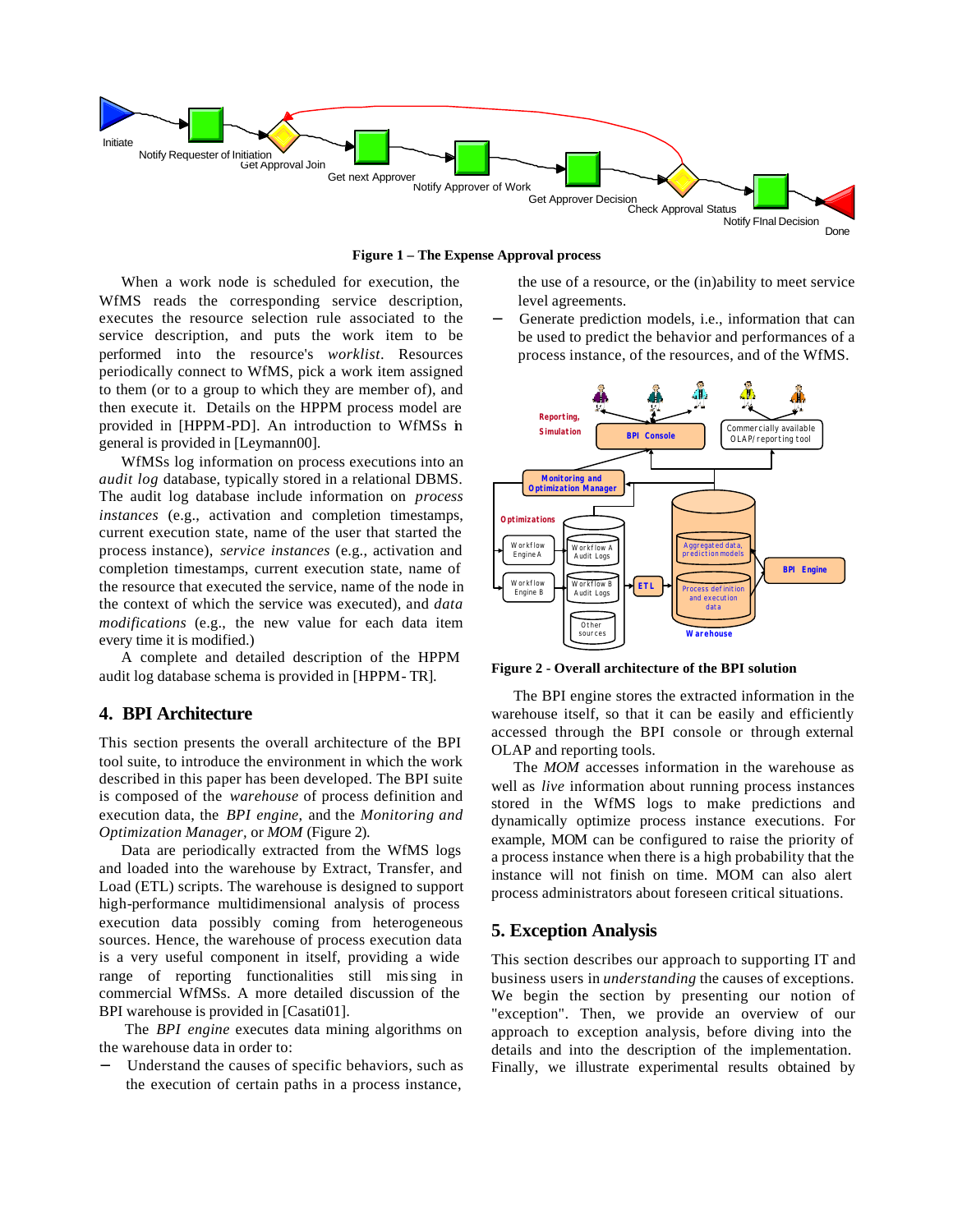applying the BPI tool suite to analyze exceptions in HP internal processes.

#### **5.1 On the notion of Exception**

Our approach is agnostic about what is or is not an exception. The user is free to state that a given event or situation is "exceptional", and analyze it. Exceptions are defined by conditions over process execution data. If an "exceptional" condition holds for a process instance, then the instance is labeled as affected by the exception. BPI provides a wide range of exception types (e.g., instances lasting more than  $D$  days, or being in the slowest  $X\%$ , or in which node N was executed more than T times). Users can then configure the BPI to analyze a specific exception on a specific process. For instance, they can analyze instances of the *Expense Approval* process lasting more than *8* days (We will refer to this exception when presenting experimental results). BPI will then access process instance data, check the condition, and label the selected instances as being affected by the exception.

If users need to monitor exceptional behaviors not included in the built-in set, they can add new exception types by defining the "exceptional" condition. Details on the definition and implementation of exceptional behaviors and are provided in [Casati01].

## **5.2 Exception Analysis Overview**

Exception analysis is performed by applying data mining techniques to process definition and execution data, collected in the warehouse. Specifically, we treat this problem as a *classification* problem.

Classification applications take as input a labeled training data set (typically in the form of a relational table) in which each row (tuple) describes an object (e.g., a *customer* in a customer management application) and the *class* to which this object belongs<sup>2</sup> (e.g., "profitable", "neutral", or "unprofitable" customer). The classifier then produces a set of *classification rules*, i.e., mappings from a condition on the objects' attributes to a class, with the meaning that objects whose attributes satisfy the condition belong to the specified class. Therefore, classification rules identify the characteristics of the objects in each class, in terms of values of the objects' attributes. For example, the classifier may discover the following classification rule: customers from Virginia and with a yearly salary over 50.000\$ are "profitable". For each classification rule, the classifier also provides information about the rule's *accuracy*, i.e., about the probability that classifications performed with the rule are correct.

The exception analysis problem can be mapped to a classification problem, where process instances are the *objects,* that belong to either the "normal" or to the "exceptional" *class*. We are interested in finding

l

classification rules that identify which are the characteristics of "exceptional" process instances. Once these characteristics have been identified, the user can have a much better understanding of the causes of the exception, and can then try to address such causes.

The approach to analyze why instances of a certain process are affected by a specific exception is composed of four phases.

The *process data preparation* phase selects the process instance attributes to be included as part of the input data set analyzed by the classifier. Relevant attributes can for example include the values of process data items at the different stages during process instance execution, the name of the resources that executed activities in the process instance, the duration of each activity, or the number of times a node was executed. Once the attributes of interest have been identified, then a data structure (typically a relational table) is created and populated with process instance execution data.

The *exception analysis preparation* phase joins in a single view the information generated by the previous phase with the exception labeling information (stating whether the instance is exceptional or not), computed by BPI at exception definition time.

The *mining* phase applies classification algorithms to the data generated by the data preparation phase.

Finally, in the *interpretation* phase, the analyst interprets the classification rules to understand the causes of the exception, and in particular to identify problems and inefficiencies that can be addressed and removed.

A few iterations of the mining and interpretation phases may be needed in order to identify the most interesting and effective classification rules. In particular, the mining phase may generate classification rules that classify process instances based on attributes that are not interesting in the specific case being considered. For example, the classification rules will certainly identify a correlation between the process instance duration and a deadline expiration exception. However, this is an obvious and not interesting correlation. Hence, the analyst may want to repeat the mining phase and remove the process instance duration attribute from the ones considered in generating the classification rules, so that the classifier can focus on "interesting" attributes.

In future versions of our applications we plan to make the process data preparation phase more "intelligent", so that it selects different attributes based on the kind of exception being analyzed (in the current version, the process data preparation phase is process–specific but exception-independent). However, we anticipate that this will be a difficult problem and that a few human-driven, attribute-purging iterations will always be needed.

#### **5.3 Details and Implementation**

This section details the proposed approach to exception analysis and presents our implementation, built on top of

 $2$  The object/class relationship described here should not be confused with that of object-oriented progaramming.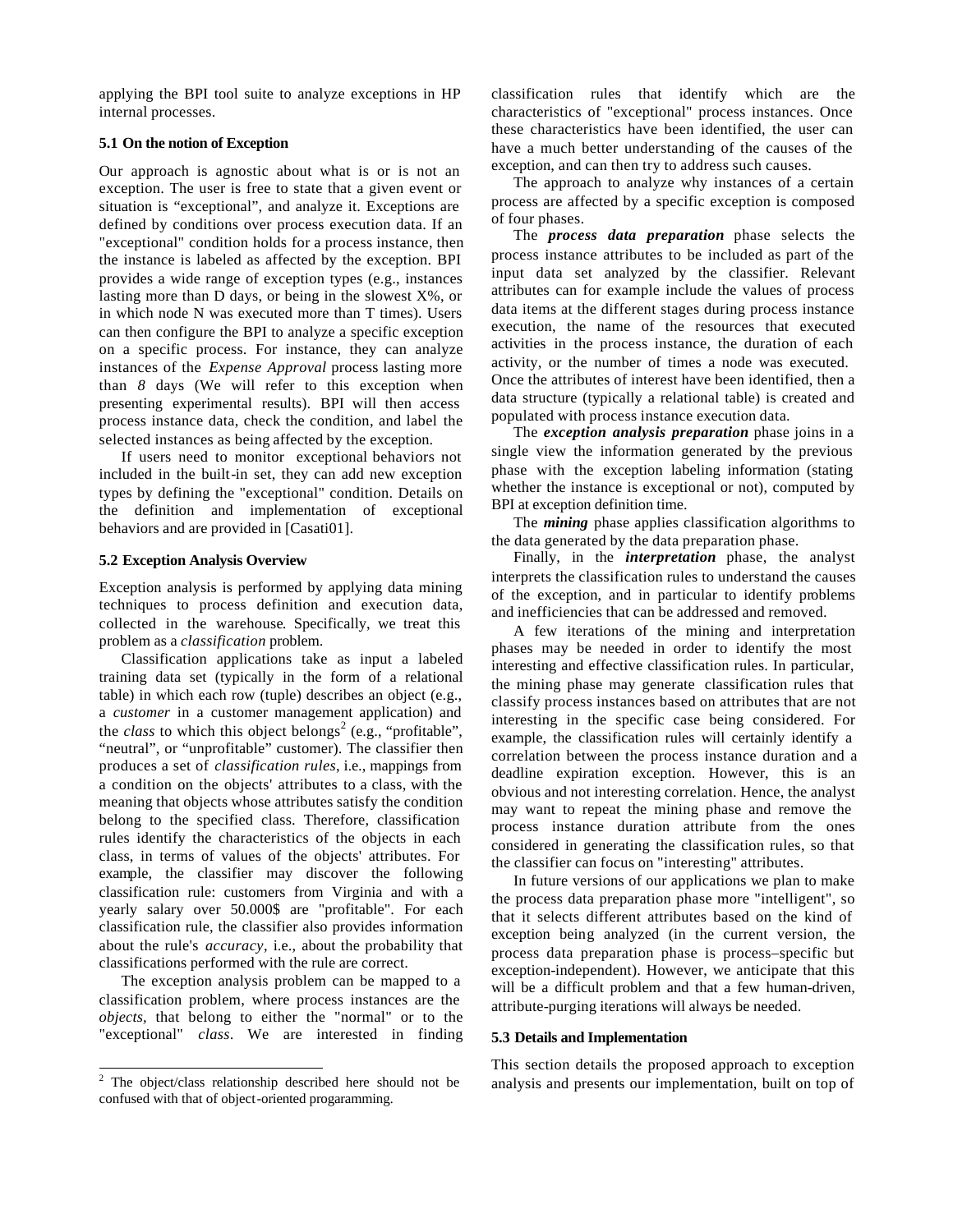Oracle 8*i* (most of the BPI tool suite is written in SQL or PL/SQL). All the exception analysis modules are part of the *BPI engine* component of Figure 2.

The first phase (*process data preparation*) is particularly challenging. In fact, classification applications typically require input data to reside in a relational table, where each tuple describes a specific object. Therefore, to analyze why an exception affects instances of a process, we need to prepare a processspecific table (called *process analysis* in the following), that includes one row per process instance, and where the columns correspond to process instance attributes. One additional column is needed to store labeling information.

However, unlike traditional classification problems, the information about a single object (process instance) in the BPI warehouse is scattered across multiple tables, and each table may contain multiple rows related to the same instance. Hence, we are faced with the problem of defining a suitable process analysis table and of populating it by collecting process instance data.

In addition, even within the same process, different instances may have different attributes. The problem here is that a node can be activated a different number of times in different instances. The number of such activations is a-priori unknown. Hence, not only do we have to identify which are the interesting node execution attributes to be included in the *process analysis* table, but also how many node executions (and which ones) should be represented.

This issue can be addressed in several ways: for example, we could decide that if a node can be activated multiple times, then we consider for our analysis only a specific node execution (e.g., the first one or the last one). An alternative approach consists in considering all node executions. In this case, the process analysis table must have, for each node, a number of columns proportional to the maximum number of executions of that node, determined by looking at the process instance data in the warehouse. However, despite the fact that this technique provides more information to the mining phase, it does not necessarily give better results. In fact, tables generated in this way typically includes many undefined (NULL) values, especially if the number of node activations greatly differs from instance to instance. Commercial data mining tools do not suitably manage sparse tables. In addition, when classifications are based on a large number of similar attributes that often have null values, it is very difficult to interpret and understand the results. Finally, this approach can computationally heavy.

The approach we followed consists in inserting two attribute (column) sets for each node that can be executed multiple times: one to represent the *first* execution and the second to represent the *last* execution of that node. This is due to the observation, from several experiments we have conducted on different processes, that the first and last executions of a node in the process have a higher correlation with many kind of process exceptions, such as those related to process execution time and to the execution of a given subgraph in the process.

Finally, we observe that the number of process instance attributes of interest for our purposes is in general unlimited. For example, an exception could be related to the ratio between the durations of two nodes in the process, or to the sum of two numeric data items. In our implementation we have configured the tool to select the attributes that have shown higher correlations with exceptions in the tests we have performed. In particular, the *process analysis* table includes the following attributes for each process instance:

- − *Activation and completion timestamps:* these actually corresponds to multiple columns, that decompose the timestamps in hour of the day, day of the week, etc., and with the addition of the *holiday* flag to denote whether the process was instantiated on a holiday.
- Data items: Initial values of the process data items, plus the length (in bytes) of each item.
- *Initiator:* Resource that started the process instance.
- − *Process instance duration.*

In addition, the process analysis table includes attributes for each node in the process (two sets of attributes are included for nodes that can be executed multiple times, as discussed above):

- − *Activation and completion timestamps* (decomposed as described for the process instance timestamps).
- *Data items:* Values of the node output data, plus the length (in bytes) of each item.
- − *Resource that executed the node.*
- Final state of the node (e.g., completed or failed)
- − *Node duration.*
- *Number of activations* of the node in the process instance (this attribute is only included once per node, even if two attribute sets are used for this node, since the value would be the same for both).

The process analysis table is automatically built by a *process analysis preparation* PL/SQL script. This script takes the name of the process to be analyzed as input parameter, and retrieves process definition information from the BPI warehouse. In particular, the script identifies the nodes and data items that are part of the process, and creates the *process analysis* table. Then, the script populates the table with process instance data. Users can also restrict the process analysis table to contain only data about instances started within a time interval.

The *exception analysis preparation* phase is implemented by process- and exception-independent PL/SQL code that receives as parameter the name of the process and of the exception to be analyzed, and generates a process- and exception-specific view. The view joins the *Process Analysis* and *ProcessBehaviors* tables (the latter is a process- and exception-independent table that lists which instances have been affected by which exceptional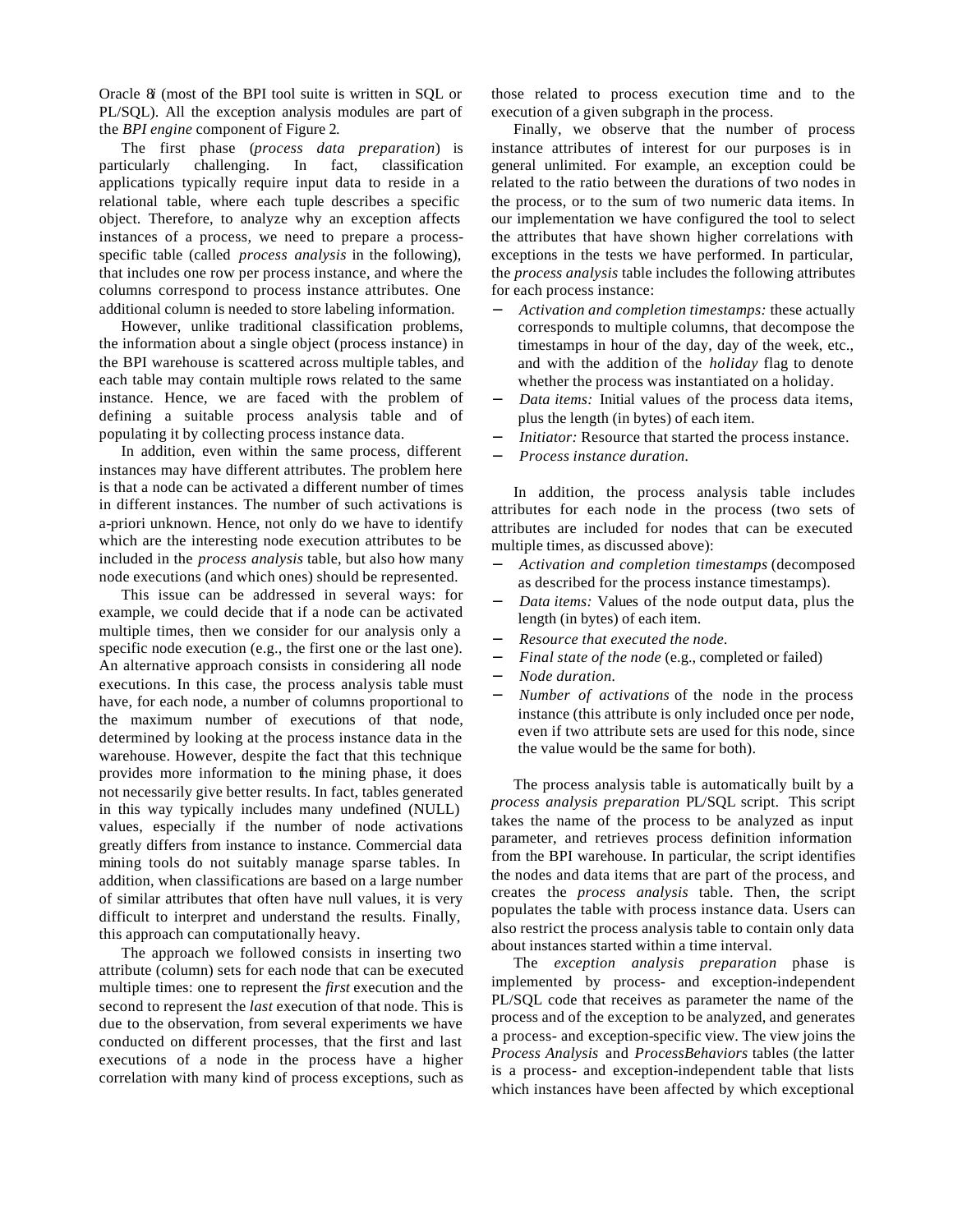behaviors), to provide a data set that includes process instance attributes as well as labeling information. The obtained view includes all the information required by the classification tool to generate the classification rules.

The *mining* phase can be performed by using different algorithms and techniques. A variety of data mining and classification applications are available on the market. Therefore we did not develop our own mining algorithms, but expect that a commercial tool be employed, at least in the preliminary versions of the BPI tool suite.

In particular, we typically use *decision trees* [Berry00] for exception analysis*.* Decision trees are widely used because they work well with very large data sets, with large number of variables, and with mixed-type data (e.g., continuous and discrete). In addition, they are relatively easy to understand (even by non-expert users), and therefore simplify the *interpretation* phase. With decision trees, objects are classified by traversing the tree, starting from the root and evaluating branch conditions (decisions) based on the value of the objects' attributes, until a leaf node is reached. All decisions represent partitions of the attribute/value space, so that one and only one leaf node is reached. Each leaf in a decision tree identifies a class. Therefore, a path from the root to a leaf identifies a set of conditions and a corresponding class, i.e., it identifies a classification rule. Leaf nodes also contain an indication of the rule's accuracy, i.e., of the probability that objects with the identified characteristics actually belong to that class. Decision tree building algorithms in particular aim at identifying leaf nodes in such a way that the associated classification rules are as accurate as possible.

Once a decision tree has been generated by the mining tool, analysts can focus on the leaf nodes that classify instances as exceptional. Then, they can traverse the tree from the root to the leaf, to identify which attributes and attribute values lead to the leaf node, and therefore identify the characteristics of "exceptional" instances.

#### **5.4 Experimental Results**

We have applied the BPI approach and toolkit to analyze several administrative processes within HP, such as electronic employee reimbursements and requests for disbursement vouchers. These processes are implemented on top of HP Process Manager, and are accessed by hundreds of employees per day. As a representative example, we discuss the results obtained in analyzing the *Expense Approval* process described in Figure 1, and specifically in identifying the characteristics of instances that take more than 8 days to complete (the average execution time was about 5 days). We had access to five months of process execution data, corresponding to approximately 50.000 process instances. About 15% of the instances were affected by this "exc eption".

After importing the process instance data into the BPI warehouse and having defined the exception, we ran the scripts described in the previous section to label the instances and generate the exception analysis table. We next used SAS Enterprise Miner (a leading commercial data mining tool) for the generation of decision trees. In the preparation of the decision tree we used  $?^2$  as splitting criteria, and we used the proportion of correctly classified records as assessment value. 60% of records were used as training data while 40% of records were used for validation. These are the parameters that gave us the best overall results.

After several failures, that led us to restructure database schemas and preparation scripts as described earlier in this section, the tool finally produced interesting results. For both simplicity and confidentiality reasons, we do not show the exact decision tree and some details of the results. However, we summarize the main findings in Figure 3. The results show the following:

- Cases that required many expense approvers were more likely to last longer. In particular, exceptional instances typically had more than 6 approvers.
- When, in addition to having more than 6 approvers, clerical activities<sup>3</sup> were executed by employees in a specific group, then 70% of the instances were "exceptional". The majority of process instances were instead on time when such clerical activities were executed by other employees.
- Process instances started on Fridays were more likely to last longer, since the work was in fact postponed until the next Monday.

As it often happened in our analysis, some of the identified correlations are not immediately helpful in order to understand and resolve the problem. For example, the fact that processes with more approvers (and therefore more node executions) last longer is to be expected. If all the identified correlations are of this kind, then it is very likely that what we classified as "exception" instead it is not an exception, but simply something that is part of the nature of the process.

However, some of the identified correlations are often useful to isolate bottlenecks and, in general, aspects of the process or of the organization that can be improved. For example, following the discovered correlation between exceptions and the resource group, a further look at the BPI warehouse revealed that employees in that group had more workload than others. Hence, the analysis allowed spotting a problem and suggesting a possible solution, by reassigning the work appropriately.

Business process intelligence, just like any other business intelligence application, requires care in interpreting the results and in identifying biases due to the kind of data that is available. For example, a problem characteristic of BPI is the *border* effect: typically, the analysis is performed on processes started (or completed, or both) within a certain time window. For example, we may have a data set containing all instances completed in

l

<sup>&</sup>lt;sup>3</sup> The first approver is typically a clerck that verifies that the request is formally correct and that payments can be made.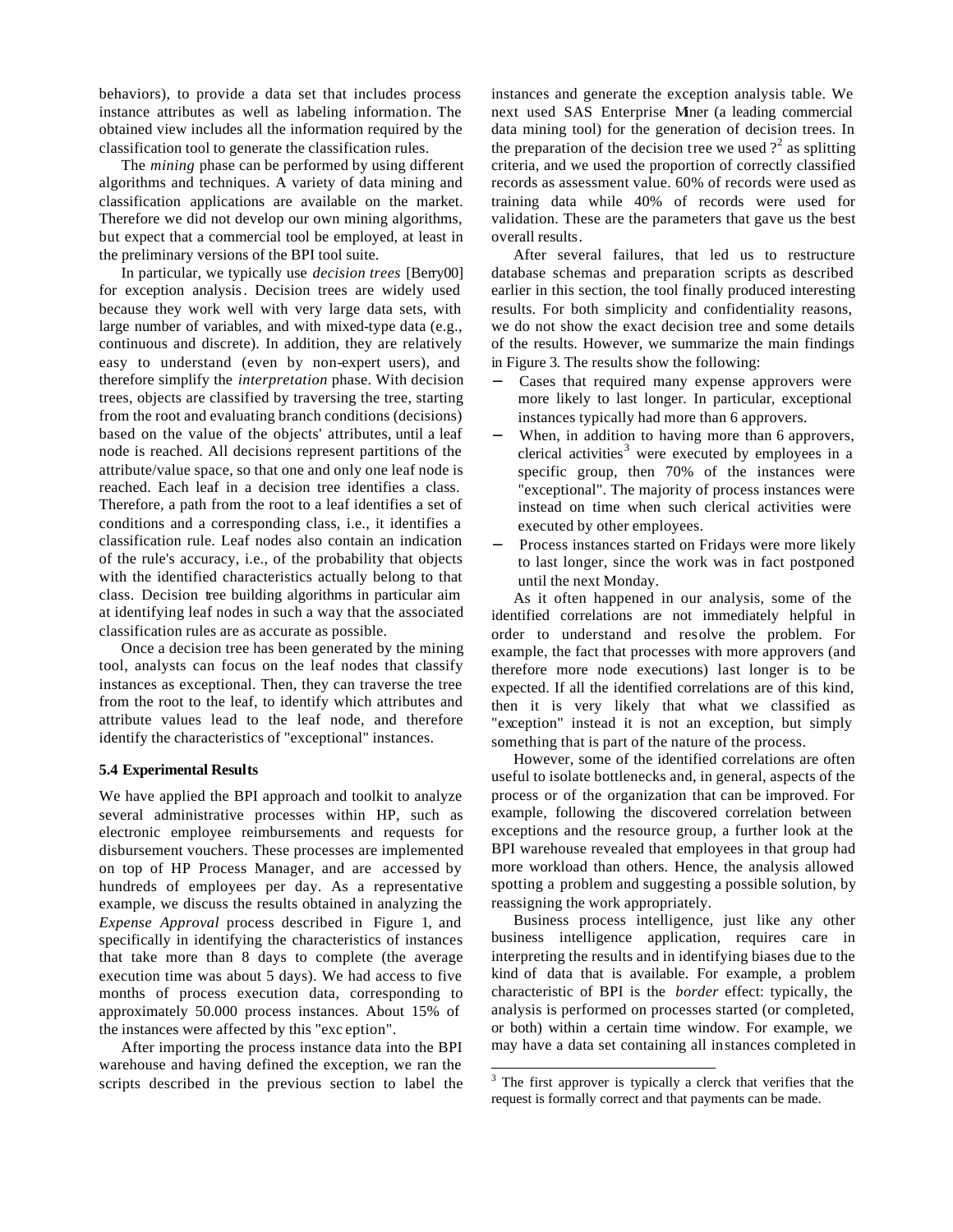October. If a mining tool analyzes these data, it will determine that instances started in spring lasted longer than those started in the summer or fall. Indeed, the tool will state that the accuracy of this rule is very high. However, the result is only due to how data are collected, rather than to a property of the process: in fact, the data set is polarized with respect to the start date, in that it contains instances started in spring only if they lasted very long, i.e., until October. A formal analysis of this and other typical biases is also part of our future research agenda.



**Figure 3 - Simplified decision tree obtained by analyzing the Expense Approval process.**

# **6. Predicting and Preventing Exceptions**

One of the goals of our work is that of *predicting* the occurrence of exceptions. In particular, we aim at predicting exceptions as early as possible in process executions, so that they can be *prevented,* or so that at least adequate expectations about the process execution speed and quality can be set. As in the previous section, we first provide an overview of the approach. Then, we detail the approach and describe our implementation. Finally, we illustrate experimental results.

#### **6.1 Overview**

The problem of exception prediction has many similarities with that of exception analysis. In fact, exceptions could be predicted by identifying the characteristics of exceptional instances, and by then checking whether a running process instance has those characteristics. Indeed, our approach to exception prediction includes the four phases described in the previous section. However, there are a few differences that must be taken into account. In particular, the *process data preparation* phase must face additional challenges in the context of exception prediction.

The problem is that classification rules generated by exception analysis work very poorly (and may not even be applicable) for predictions about running instances. In fact, we want to classify process instances as "normal" or "exceptional" while they are in progress, and possibly in their very early stages. Therefore, the value of some attributes (such as the executing resource or the duration for a node yet to be executed) may still be undefined. If the classification rules generated by the exception analysis phase include such attributes, then the rules cannot be applied, and the process instance cannot be classified. For example, assume that decision tree-building algorithms have been used in the mining phase. If undefined attributes appear in the branch conditions of the decision tree, then the branch condition cannot be evaluated. The prediction becomes less accurate as the undefined attributes appear in branch conditions closer to the root of the tree, since we can only follow the tree (and improve the classification accuracy) while branch conditions can be evaluated. At an extreme, if undefined attributes are in the branch condition at the root of the tree, then the decision tree does not give any useful information.

We address this issue by modifying the *process data preparation* phase so that it generates several different process analysis tables (that will eventually result in several different classification rule sets), each tailored to make predictions at a specific *stage* of the process instance execution. A stage is characterized by the set of nodes executed at least once in the instance. For example, the process analysis table targeted at deriving classification rules applicable at process instantiation time is prepared by assuming knowledge of only the process instance input data, the starting date, and the name of the resource that started the instance. In this way, only these attributes will appear in the classification rules.

The other phases are executed as discussed in the previous section, with the difference that they are performed once for every table generated by the process data preparation phase. In addition to the phases common with exception analysis, exception prediction also includes a *prediction* and a *reaction* phase.

The *prediction* phase is where predictions on running process instances are actually made. In this phase, classification rules are applied to live instance execution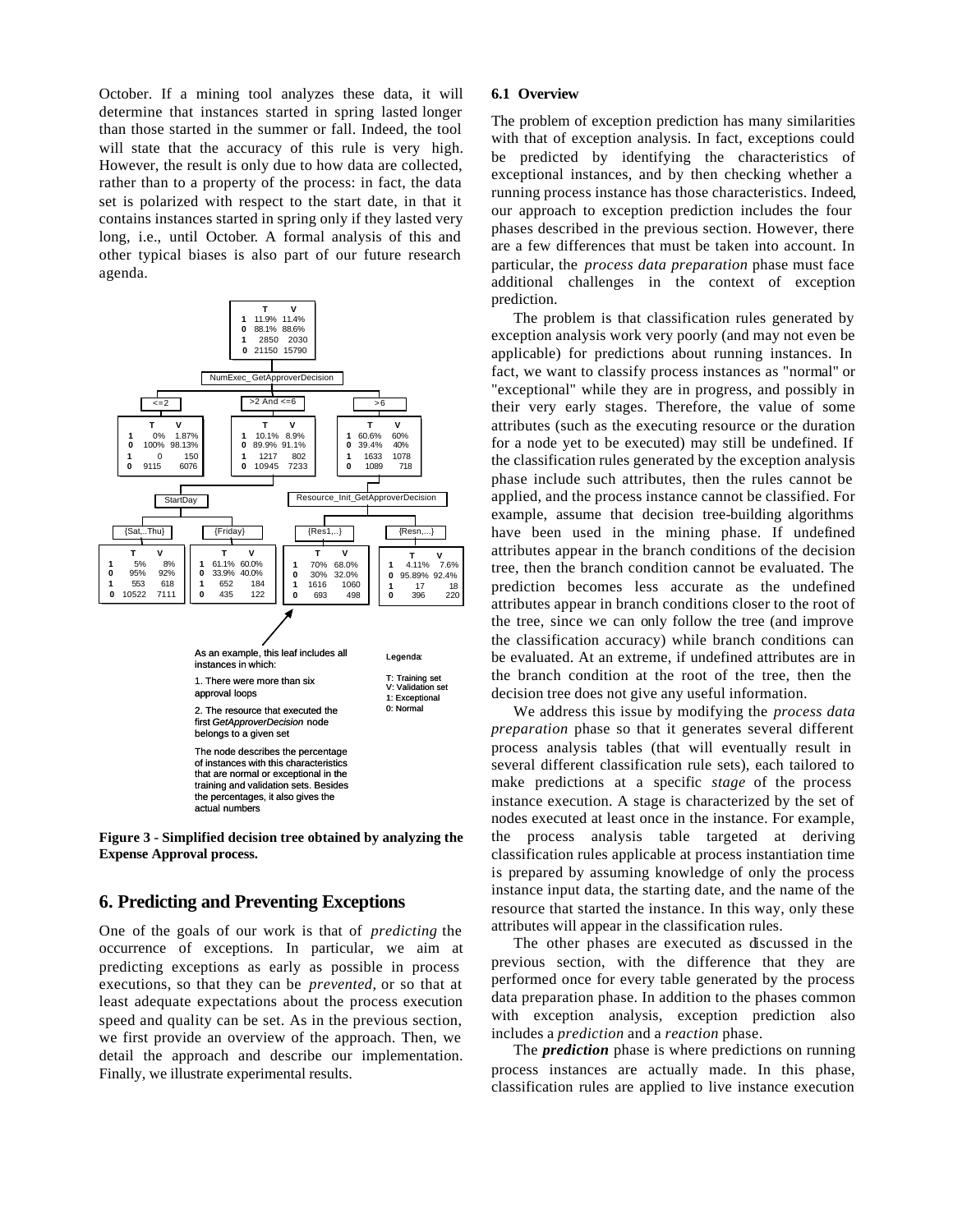data, to classify the instances and obtain, for each running instance and each exception of interest, the probability that the instance will be affected by the exception.

In the *reaction* phase, users or systems are alerted about the risk of the exception, and take the appropriate actions to reduce the "damage" caused by the exception, or possibly to prevent its occurrence.

#### **6.2 Details and implementation**

This section details the process data preparation, prediction, and reaction phases. The other phases are not discussed since they are performed and implemented as described in the previous section.

The *process data preparation* phase first determines the possible process instance stages, i.e., the different possible combinations of node execution states (*executed* or *not executed*). Then, for each stage, the process analysis table is constructed as described in the section 5. The first stage is always the one where no node has been executed, and is used to make predictions at process instantiation time. For this stage, the *process analysis* table will only contain information about the instantiation timestamp, the initial value of process data items, and the resource that started the instance. The process analysis tables generated for the other stages will include, for each executed node, the same node attributes listed in the exception analysis section. In the current implementation, for simplicity, we only consider the first execution of the node, so that at most one attribute set for each node is included. This phase is implemented through a PL/SQL script that takes the process name as input parameter and generates all the *process analysis* tables for that process.

The *prediction* phase is executed by the *Exception Monitor* (EM). The EM is part of the MOM component of Figure 2, and accesses both the BPI warehouse and the WfMS logs in order to make predictions. Access to WfMS logs is required since the BPI warehouse does not contain live data, but is instead updated periodically (typically once a day or once a month), depending on the business needs. Hence, while classification rules can be obtained "off-line", by analyzing warehouse data, the actual predictions need to be made on the live data that the WfMS writes in its logs. Access to the BPI warehouse is instead needed to retrieve the classification rules, generated beforehand. Indeed, our approach assumes that the mining phase stores its output in the database, so that rules can not only be interpreted by humans, but also used by applications such as the EM.

The EM operates by periodically accessing the WfMS audit logs and copying the tables containing information about process instance executions. This operation is quite simple and is executed on top of a relatively small database (since data are periodically purged from the audit log and archived in the warehouse). Hence, it has a negligible effect on the performance of the operational

system. Once the data has been copied, the EM examines instances of processes to be monitored.

In particular, for each instance, the EM first determines the execution stage, by checking which nodes have been executed. Next, it accesses the BPI warehouse to retrieve the classification rules (that in our case have the form of a decision tree) to be applied, based on the execution stage. Once the appropriate decision tree has been identified, the EM scans the tree and evaluates each branch condition based on the value of the process instance attributes, until it reaches a leaf node. The leaf node will contain an indication of the probability that the examined instance is exceptional. If this probability is above a threshold, then a new tuple is inserted into a *warning* table, detailing the process instance identifier, the exception identifier, the execution stage, and the probability of the exception occurrence.

The *reaction* phase **i** executed by the *Exception Prevention Manager* (EPM), also part of the MOM. The EPM monitors the *warning* table. When a new exception is predicted for a process instance, the EPM alerts the user registered as the contact person for the process. Users can then perform actions on the WfMS or in the organization to try to prevent the exception or to reduce its impact. In addition, the EPM can be configured to proactively interact with the WfMS in an attempt to prevent the exception. Currently, the only allowed form of automated intervention consists in raising the process instance priority for those instances that are likely to be late. The process administrator can specify the level to which the priority can be raised depending on the probability of the process instance being late. In the future we plan to extend the EPM automatic reaction capabilities to:

- Modify process instance and work node priorities based on the risk and cost of missing SLAs.
- Modify the resource assignment policies so that activities are given to faster resources.
- Influence decision points in the process, so that the flow is routed on certain subgraphs, if this can help avoid the exception while still satisfying the customers and process goals (although perhaps causing in increased process execution costs).

#### **6.3 Experimental Results**

We now show initial results obtained by applying this approach to HP administrative processes. We will again refer to the Expense Approval process of Figure 1, and specifically to the same process duration exception described above. In the Expense Approval process, it was possible to have a good prediction for the instance duration at the very start of the instances. In fact, the resulting decision tree revealed that the length of the process is correlated to the name of the requester (i.e., the creator of the instance) and to the length of data item *Approver,* that contained the names of the approvers (and therefore its length indicated the number of loops to be